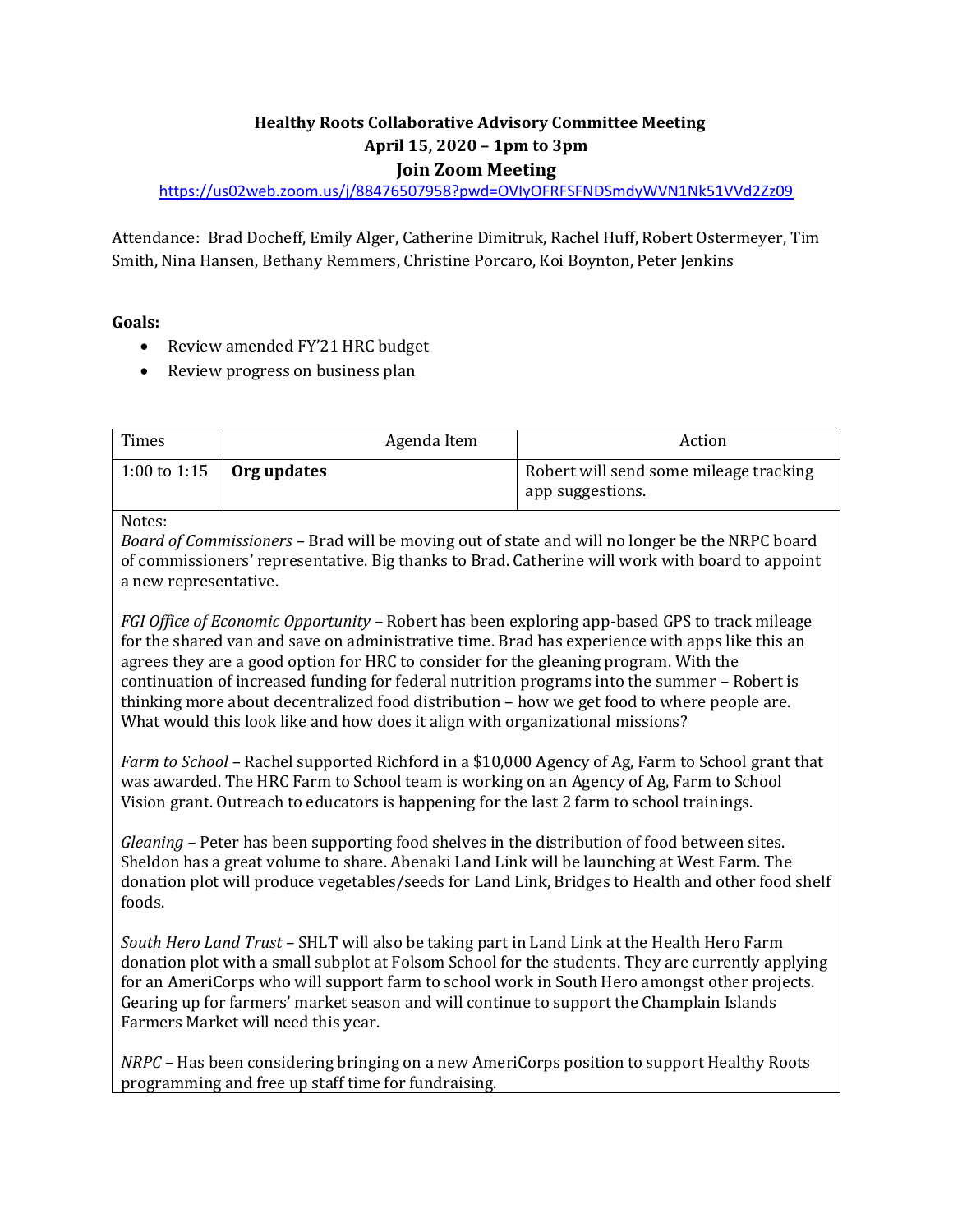| 1:15 to 2:00 $\parallel$ Amended budget presentation |  |
|------------------------------------------------------|--|
| from Catherine                                       |  |

Notes: Catherine discussed the amended FY'21 budget. The overall picture is that HRC will end the fiscal year in the red by \$25,000. The Vermont Community Development Program grant will help with this deficit. This is a manageable deficit. We did have a surplus of \$50,000 at the beginning of the fiscal year. We lost the \$80,000 investment from the hospital FY'21 and the foreseeable future. FY'22 will be more challenging; we will need to raise an additional \$80,000 to \$100,000 to fill the FY'22 gap. We do need to consider long-term funding and adding an AmeriCorps to the team could help with taking time off staff's plate to focus on funding. The EDA grant will continue into FY'22 but we can't anticipate hospital funding. We need to consider healthcare's contribution differently and perhaps look to the accountable care organization or UVMMC for Grand Isle services. We did receive a \$5,000 grant from RiseVT. NRPC did have a shift in budgeting, as a government organization. The indirect rate follows federal rules and regulations and it is a rate that is attached to all expenses. The indirect captures all expenses related to building, utilities, administration time, personal leave. This was charged to HRC in FY'21 and ate up the surplus. It resulted in \$11,000 more charged to the program. NRPC can provide a detailed breakdown of those costs.

*Discussion:* Tim thanked Catherine for taking on the financial and grant management and administration of the program.

Robert asked if the shortfall is over and above the \$80,000 to \$100,000 that needs to be raised in FY'22. Catherine agreed that it is and that we need to consider other options for funding. A letter of intent was sent in to Northern Borders. American Rescue Plan funding that is going to municipalities might help or other funding from Agency of Commerce or Agency of Ag should be considered. In order to secure American Rescue Plan funding that will be going to municipalities to be an option, we need to show regional benefit. There is flexibility for how the municipal funding is spent and in VT there is a gap for funding project at the county level funding. NRPC will be talking with municipalities about this flexibility. Tim believes it will be difficult to get municipalities past their list of project ideas that they can now fund and believes town administrators would need help with buy-in.

| 2:00 to 3:00   Review Infrastructure Process & |  |
|------------------------------------------------|--|
| <b>Business plan elements</b>                  |  |

Notes: Christine did a power point presentation on the original intent of the infrastructure work, review of work done over the last few months, and next steps. The presentation included 4 models being explored, staff time to support each, review of feedback from focus groups and surveys, and spaces of consideration.

*Discussion:* Tim suggested including distance businesses are willing to travel in future discussions.

Regional CSA was discussed and emphasized that it doesn't necessarily have to be HRC implementing a regional CSA. It is of interest from the community (as is a commercial kitchen) and therefore it makes sense for HRC to explore these options. HRC could be the liaison to support business to business sales for a CSA and it would provide a new market channel for participating farms. A centralized facility could help in aggregating the product for whoever is implementing. As demonstrated in the presentation, coordination of a CSA is another staff person but more time during growing season.